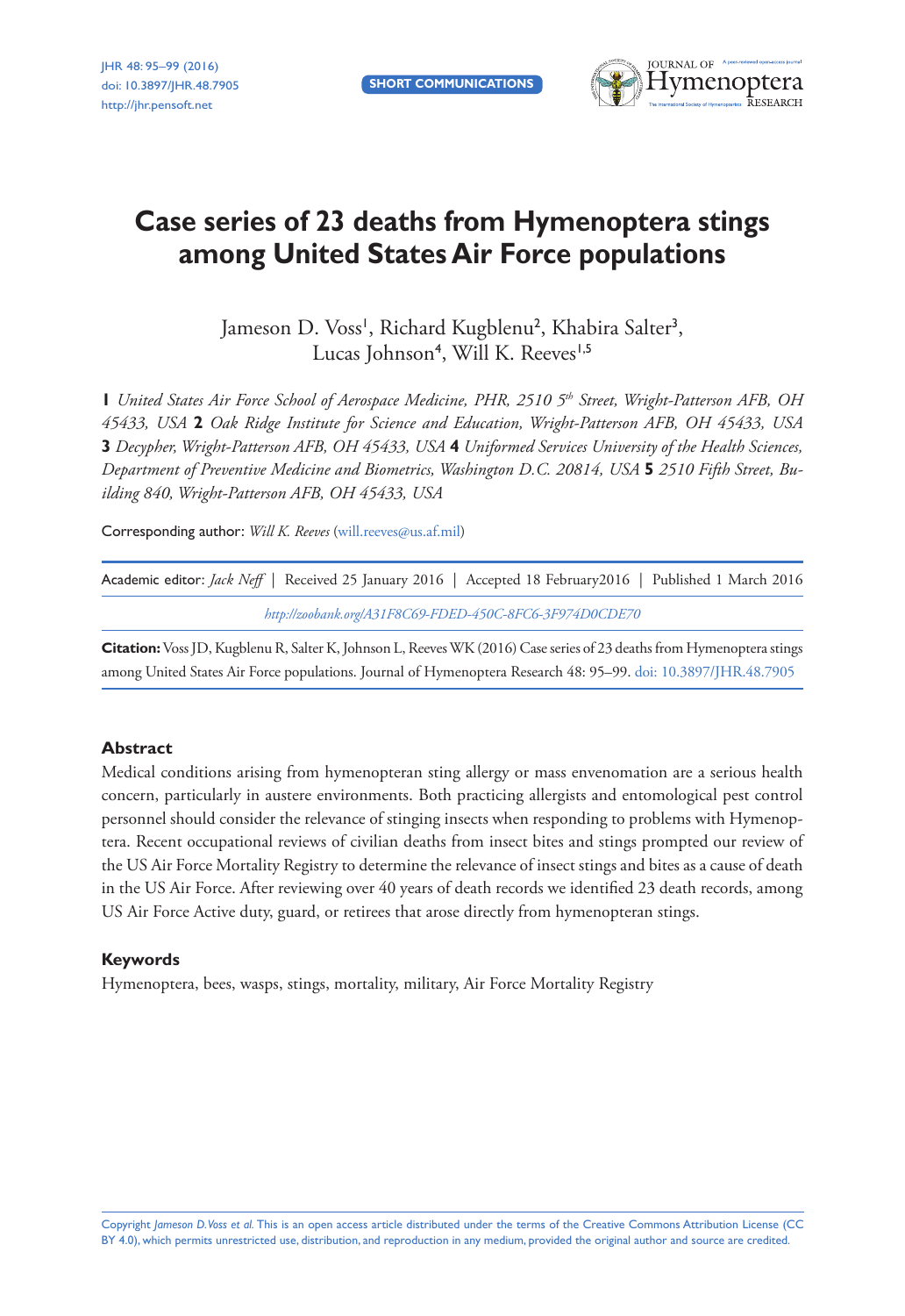## **Introduction**

Public health aspects of pest control have substantially improved since the days when flea-infested rats helped transmit the Black Death that decimated medieval Europe (Tulchinsky and Varavikova 2014). Advancements in military medicine are also striking; vector-borne diseases such as malaria were once shaping military battles, but are now manageable with integrated pest control pioneered by the military (Ockenhouse et al. 2005). In the early 1900s, then Colonel (later General) William Gorgas virtually eliminated malaria and yellow fever at the Panama Canal Zone using a combination of vector control, medical prophylaxis, screens around living quarters, and other measures (Ockenhouse et al. 2005). Similarly, the discipline needed to ensure compliance with medical countermeasures for zoological or entomological diseases has also been a mainstay in the military approach to these threats. More recently, a soldier's death from rabies called to mind the public health role of command-directed interventions to protect the health of military members (Chretien 2012).

In modern times, this legacy of fleas, mosquitoes, and stray dog control makes it easy to overlook another threat envenomation from Hymenoptera (i.e., bees, wasps, and ants) or possibly other insects such as certain Lepidopteran caterpillars. While hymenopteran stings are known to cause allergic reactions, their medical importance is underestimated because their venom is often more irritating than lethal and they are not known as a vector for any infectious diseases.

Despite having a lower historical priority, there is growing evidence for the medical importance of ants, bees, and wasps. A recent review of mortality among workers in the United States found there were 52 occupational deaths from bees, 11 deaths from wasp stings, 4 from ant stings, and an additional 16 from spiders or other unknown insects from 2003–2010 and thousands of non-fatal lost work days attributable to insect stings (Pegula and Kato 2014). Less is known about mortality among military populations, but from a morbidity perspective, Hymenoptera were recently identified as an environmental threat to deployed military personnel throughout the world (Turbyville et al. 2013). This conclusion was based on the presence of medically important Hymenoptera species in Afghanistan and surrounding areas and a review of medical records in the deployed environment showing 1 in every 500 medical encounters was attributable to insect stings (Turbyville et al. 2013).

#### **Methods**

We evaluated the Air Force Mortality Registry (AFMR), which is the largest mortality registry within the Department of Defense. In the late 1990s, the Air Force began to compile death records from any member who died in the Active, Reserve, and Guard components of the Air Force and any retiree from these components. These records are still being collected from current times and now date back to 1970. There are over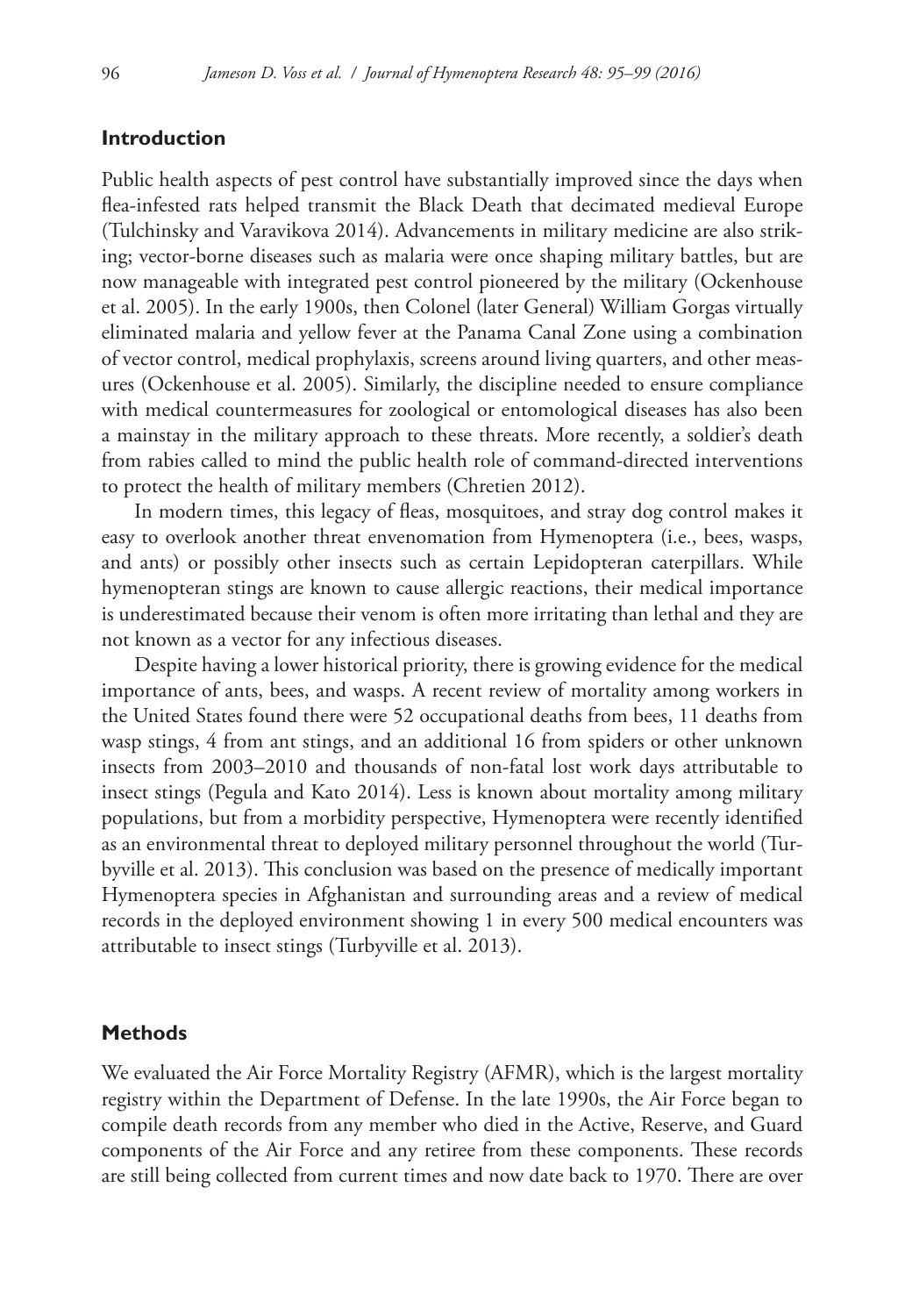350,000 deaths already registered within this database. The Air Force is the only service to assemble a long-term database of mortality records among retirees.

Within AFMR, deaths are classified by International Classification of Diseases (ICD) –10 codes based on the death certificate, casualty reports, ICD–10 codes obtained from the National Death Index, or a combination of sources. We defined cases as those having an ICD–10 of T63.4, which is the standardized coded designation for hymenoptera stings. All death certificates were reviewed individually to evaluate whether the individual died at home, on arrival, or after arrival to a medical facility.

#### **Results and discussion**

There were 23 deaths due to Hymenoptera stings representing <0.7 per 10,000 of all registered deaths within AFMR. A death certificate was available for 15 of the 23 identified cases. The number of stings was not reported so we could not determine if these were death from a single sting or mass envenomation. There is a significant difference between death from anaphylaxis or heart attack and massive toxin exposure. Eight individuals died after arrival to the emergency room, but before admission to an inpatient setting, and three died after being admitted to an inpatient setting. Thus, 11/15 deaths (73%) occurred after arrival to an emergency department.

Aggregate demographics are provided in Table 1. With less than one documented Hymenoptera sting death per year, these deaths are undoubtedly rare. In fact there were only three deaths in active personnel instead of retirees. This indicates that even with the higher risk jobs found in the military deaths from Hymenoptera stings are extremely rare despite the relatively common sting related medical encounters reported by Turbyville et al. (2013). This could be the result of military policy that excludes uniformed service in individuals with known anaphylactic allergies to insect bites or stings. Nevertheless, Hymenoptera sting deaths are more common in AFMR than other highly emphasized rare causes of death such as rabies and malaria (ICD–10s A82, Z20.3, and B50–B54; see Reeves and Bettano 2014), which could indicate that prior service increases the risk or exposure to Hymenoptera and thus allergic reactions later in life. When taken in the context of the overall US at work population a recent review by Pegula and Kato (2014) reported an average of 10 fatal injuries resulting from insects per year from 2003-2010 in the USA. In this regard while sting related deaths were rare among the USAF and retirees they are a potentially significant por-

Table I. Summary Characteristics of 23 Hymenoptera Death Cases in the US Air Force 1977–2013.

| Age    | average $59.0$ ; range $38-86$                                 |
|--------|----------------------------------------------------------------|
| Sex    | 22 males; 1 female                                             |
| Status | 20 retirees; 1 each from Active, Reserve, and Guard components |
|        |                                                                |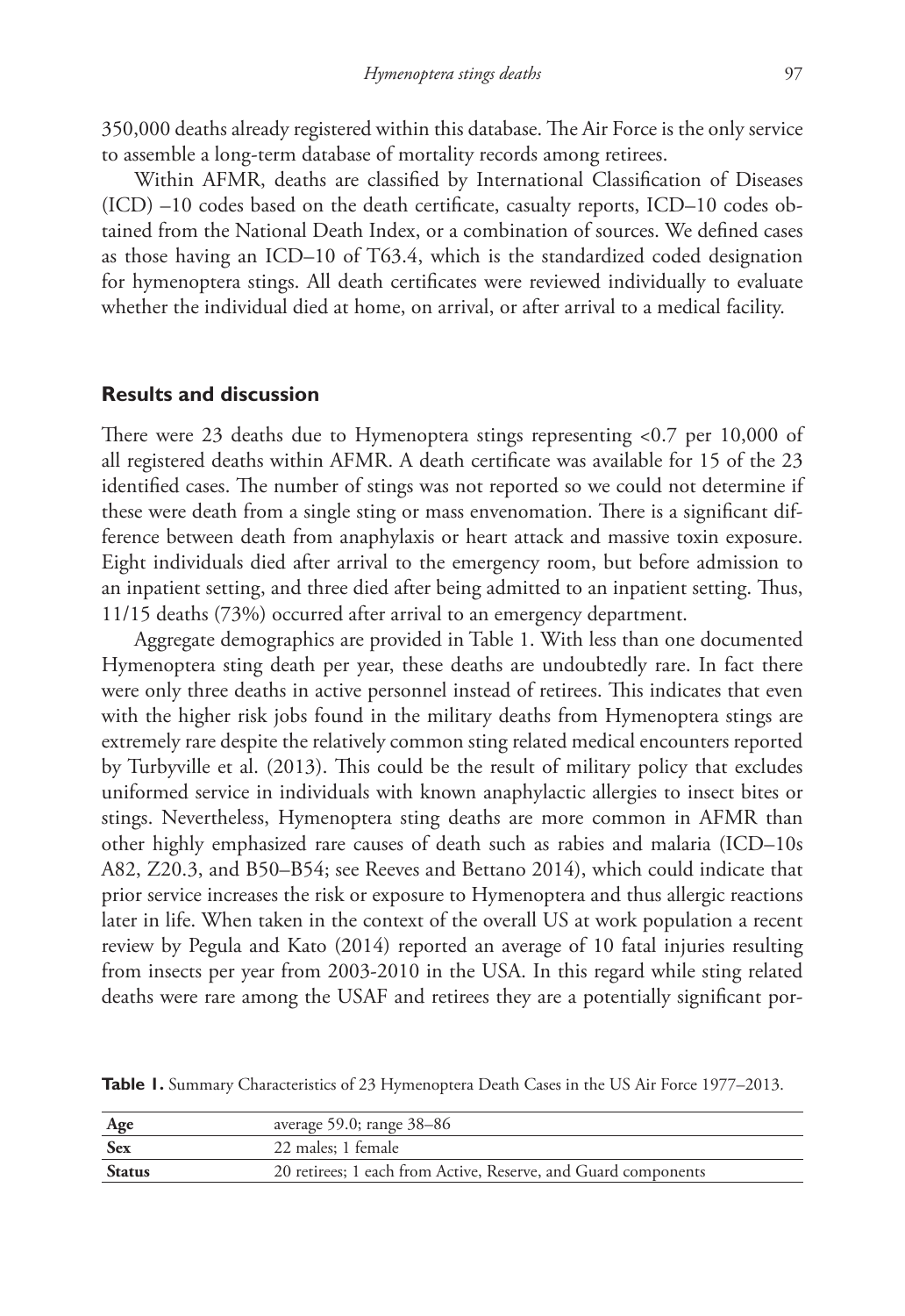tion of the annual US deaths from Hymenopteran stings. Since the Army, Navy, and Marines Corps. do not have a similar mortality registry it is not currently possible to determine if their death rates were higher.

Clinical allergists could potentially play a role in secondary prevention of death or serious allergic reactions, such as screening individuals at risk for Hymenoptera sensitivity including at the time of retirement or separation from military service. Once identified, these individuals could carry medical countermeasures as recommended by their medical provider. Immunologic testing (e.g., specific IgE tests, basophil activation test, horseradish peroxidase, etc.) may help with identification and immunotherapy may provide therapeutic and quality of life benefits (Boyle et al. 2012, Eberlein et al. 2012). An even more intriguing observation for clinical allergists is that the majority of cases (73%) in this series of deaths were alive at the time they arrived for medical care. Most anaphylactic deaths take more than an hour after initial exposure. While we are not certain that improved medical care would have prevented any of the deaths, the death certificates clearly indicate that deaths rarely occur immediately after the sting without time for advanced medical treatment.

## **Conclusion**

While a comprehensive approach to Hymenoptera control offers hope that these deaths are modifiable, these benefits have not yet materialized. In fact, despite the broad-based progress in mitigating medical effects of numerous pests, trends in occupational Hymenoptera deaths are fairly stable over the past decade (Pegula and Kato 2014). The unique challenges in mitigating medical consequences of Hymenoptera mark another opportunity for a public health approach.

#### **Acknowledgements**

The authors have no conflicts of interest to disclose. The views expressed in this article are those of the authors and do not necessarily reflect the official policy or position of the Uniformed Services University, United States Air Force, United States Navy, Department of Defense, or the U.S. Government. Distribution A: Approved for public release; distribution is unlimited. Case Number: 88ABW–2015-1032, 11 March 2015.

### **References**

Boyle RJ, Elremeli M, Hockenhull J, Cherry MG, Bulsara MK, Daniels M, Elberink JNO (2012) Venom immunotherapy for preventing allergic reactions to insect stings. Cochrane Database of Systematic Reviews 10: CD008838. [doi: 10.1002/14651858.cd008838.pub2](http://dx.doi.org/10.1002/14651858.cd008838.pub2)